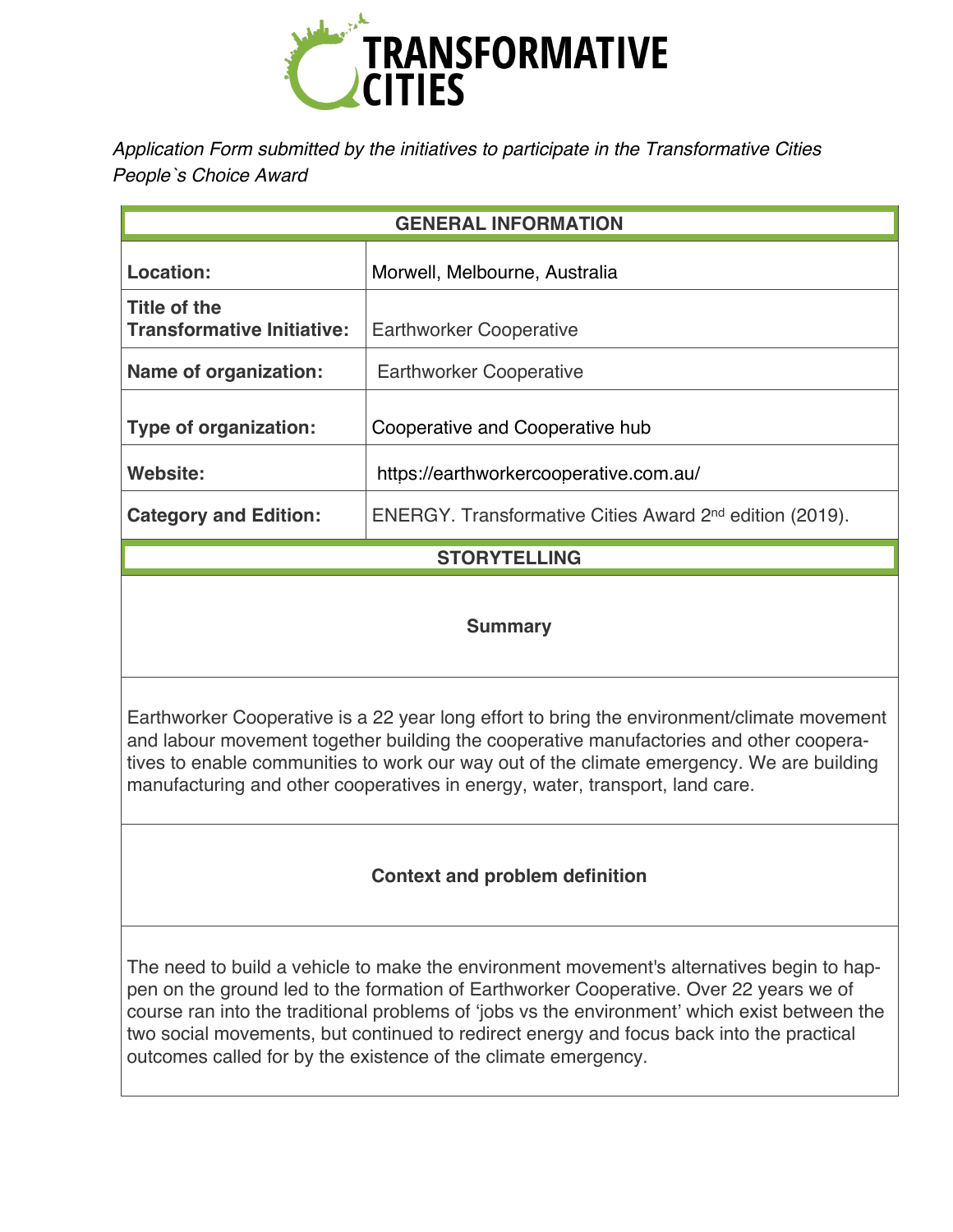

The problems confronted at the beginning arose when we were asked to mediate between the Timber Worker Union and the Wilderness Society. We were asked and we accepted the role. We learnt through a very bitter experience that our role is not to attempt to reconcile social movements whom the Market has driven apart. Our role is to achieve the positive outcomes across energy, water, transport and alternative jobs and uses for that industry in mitigating the climate emergency.

## **Design and Initiation**

The Earthworker project came out of active unionists who were/are environmental activists as well. Some of us had been involved in the Green Bans of the 1970's and that was a major influence on formation. Also the "Blueys, Boots and Overalls" campaign where as younger men and women we fought to have a Bluey (woollen work jacket) to keep the cold away on construction sites. The Bluey company in Tasmania was nearly broke and thanks to our campaign survived. An unintended consequence which showed us that we can use our social weight as unionists to cause things to happen which otherwise might not have occurred, and an important principle was thus shaped when Earthworker formed.

The Victorian Trades Hall Council (the peak body for Victorian unions) has supported over many years and recently formally put a representative on the Earthworker Cooperative Board, taking on a more active role. We are an affiliate of Friends of the Earth in Australia, they being one of the founding organisations alongside Victorian unions.

### **Implementation**

Earthworker's first large worker-owned cooperative is the Earthworker Energy Manufacturing Cooperative (EEMC) located in Victoria's coal region in Morwell. It is a unique initiative, assisting Victoria's transition to a low-carbon economy and empowering the Latrobe Valley community through dignified employment and environmentally friendly enterprise. Earthworks is a worker-run factory producing premium quality solar hot water and energy storage products for Australian households and businesses.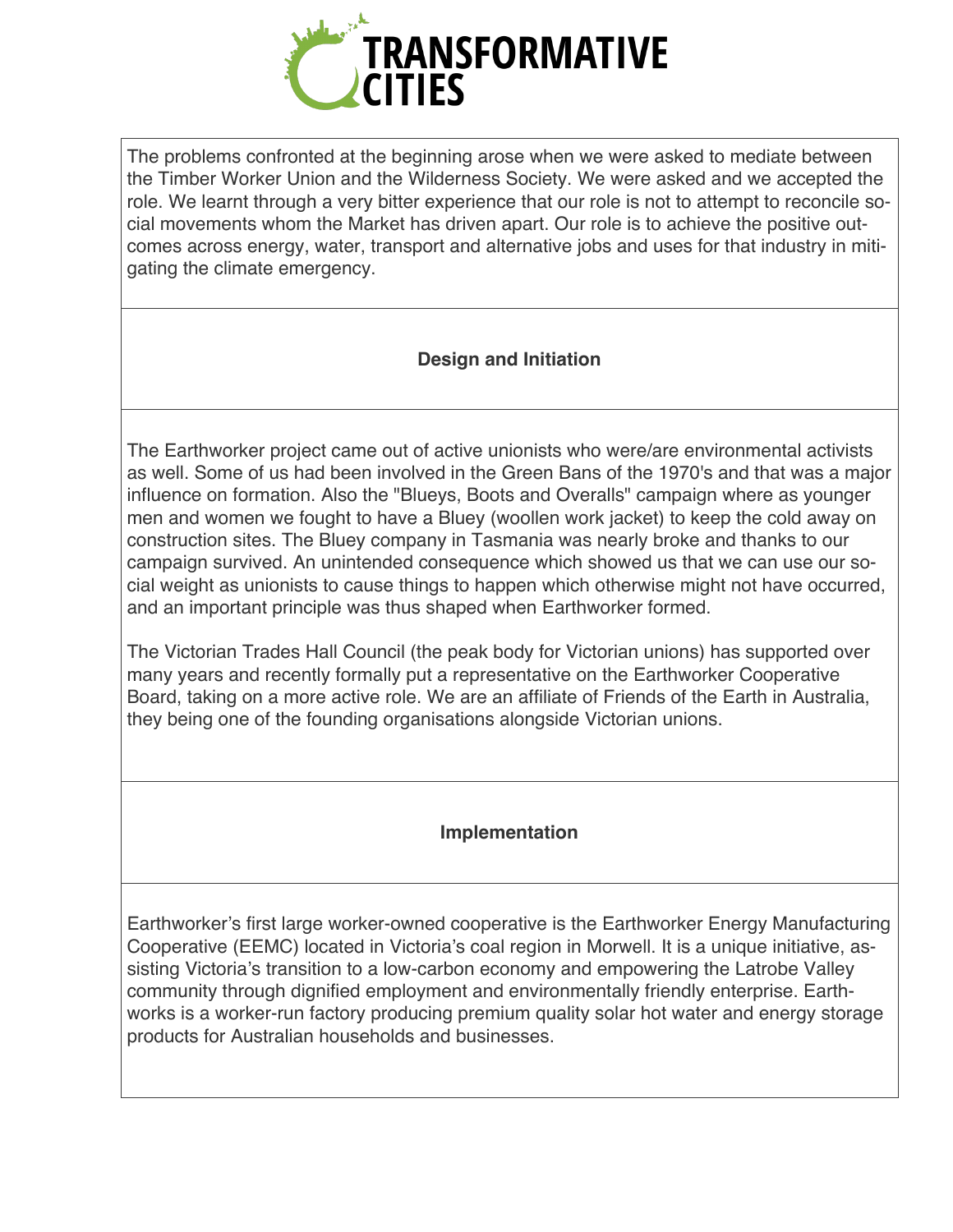

The cooperative sells its products to customers, governments and through union Enterprise Bargaining Agreements. The Maritime Union of Australia is the first major union to place the Earthworker Clause into their Agreements. This means that waterfront workers will be able to choose the goods our cooperatives make, instead of cash for their wage rise which means they build climate jobs and reduce their energy bills.

Earthworker is focused on social and environmentally just outcomes and have already placed solar hot water systems into low income housing and importantly, we are engaged in the act of practical Treaty building with first nations peoples which involves installing hot water systems in Indigenous Housing.

## **Results achieved and Evaluation**

Currently Eathworker Energy Manufacturing Cooperative has their factory in Morwell and now fully functional! That would not have happened without the fundraising of our community of well over \$650,000. We have 5 employee's working for the cooperative, working towards being a worker owners'. We manufacture stainless steel tanks that paired with a heat pump to reduce power needs by 80%. Other sodium nickel battery products, a domestic plug and play unit and a portable trailer batteries and panels unit in the waiting.

Redgum is our fully functioning cleaner's cooperative a proud part of the Earthworker family. Cleaning has long been an exploited area of employment; this coop is living proof of another way.

Cooperative Power is a retailer for power in Australia, we are proud founding members of this new venture, alongside many great unions of Australia.

# **Political Strategies**

The strategy to achieve our goals was framed by three main criteria: That we needed to move beyond relying only on a protesting which had seen us stereotyped us "The Protesters;" to demonstrate that the model in which we could literally work our way out of climate emergency.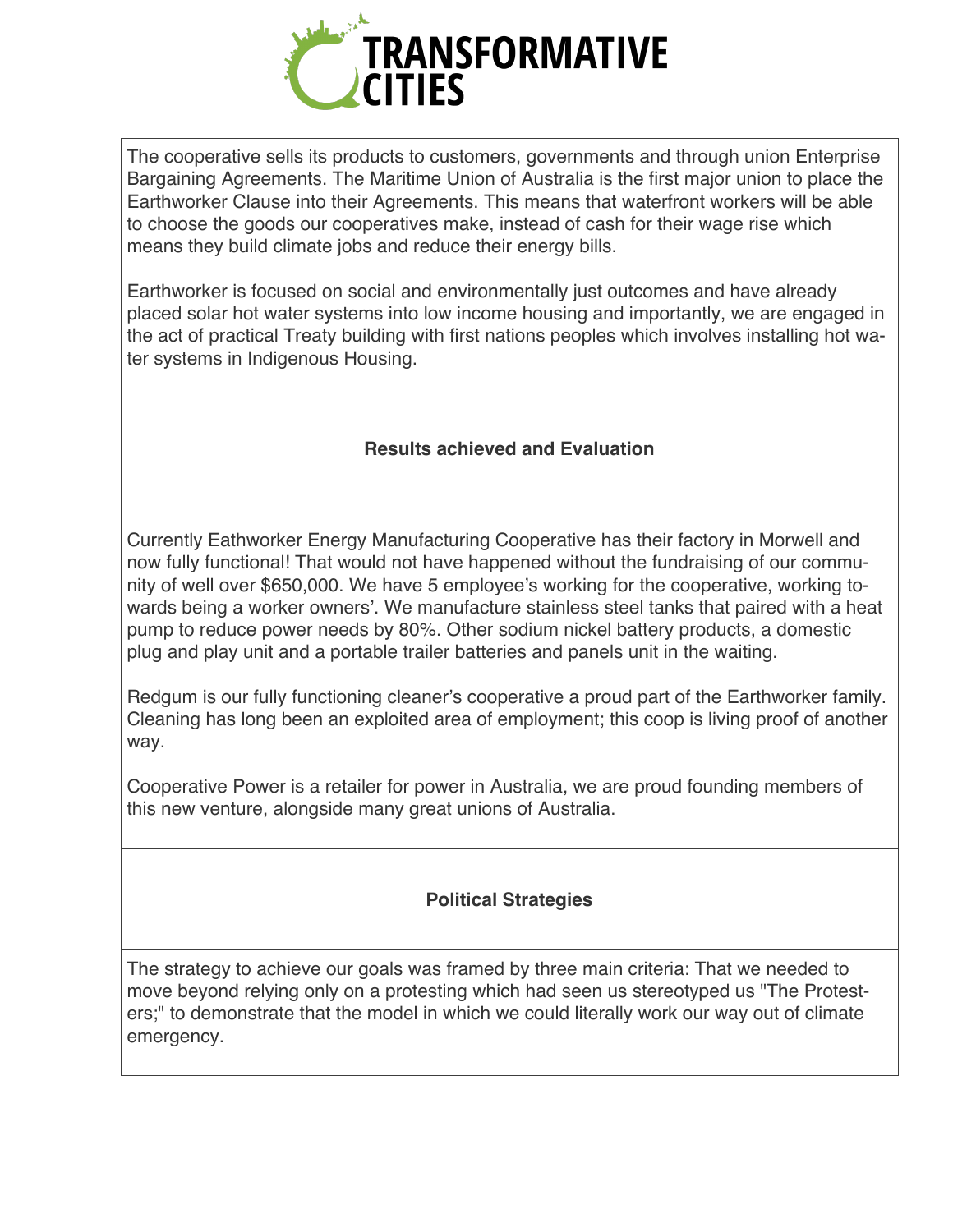

We believe the need to unite the broadest possible alliance behind the positive outcomes we are striving for through:

1. Development of a stronger social sector of the Australian and Global Economy via Cooperatives and Mutuals linked through membership of, and distribution of goods and power through, unions;

2. Introduction of Public Social Partnerships bringing particularly our union-fought-for-andwon Superannuated wages Funds and Governments together to achieve the big infrastructure projects our country and the world needs, and

3. Linking such activities globally through Social Sector Fair Trade Agreements (SSFTA's) with labour, cooperative, environment/climate movements, Superannuation/Pension Funds, national and regional Governments, Faith Communities and others to build the critical mass of action on the climate emergency.

We are advocating around our work, trying to maximise the profile of the work we do and build the boarder social and solidarity sector of the economy.

### **Related legislations**

We have had a number of Municipal bodies, for example the Moreland Energy Foundation Limited in Moreland Council region support us over many years. Latrobe City, the Council governing Morwell where the first cooperative manufactory now lives, has also been very supportive, at one earlier foundation stage they had a representative on the Board of Earthworker.

We are seeking Councils to procure the goods we make for Municipal buildings, and also we have initiated a proposal to Moreland Council for installation of a 1.4 MWh sodium nickel chloride battery storage system on Council land; the proposal is then that Moreland will come with us to Morwell to seek a partnership between the inner urban and regional Councils around battery storage; we are calling that "Morwell, Moreland, More of Everything." Furthermore we have been in ongoing talks with the Victorian government with regards to the states new Social economy procurement policy.